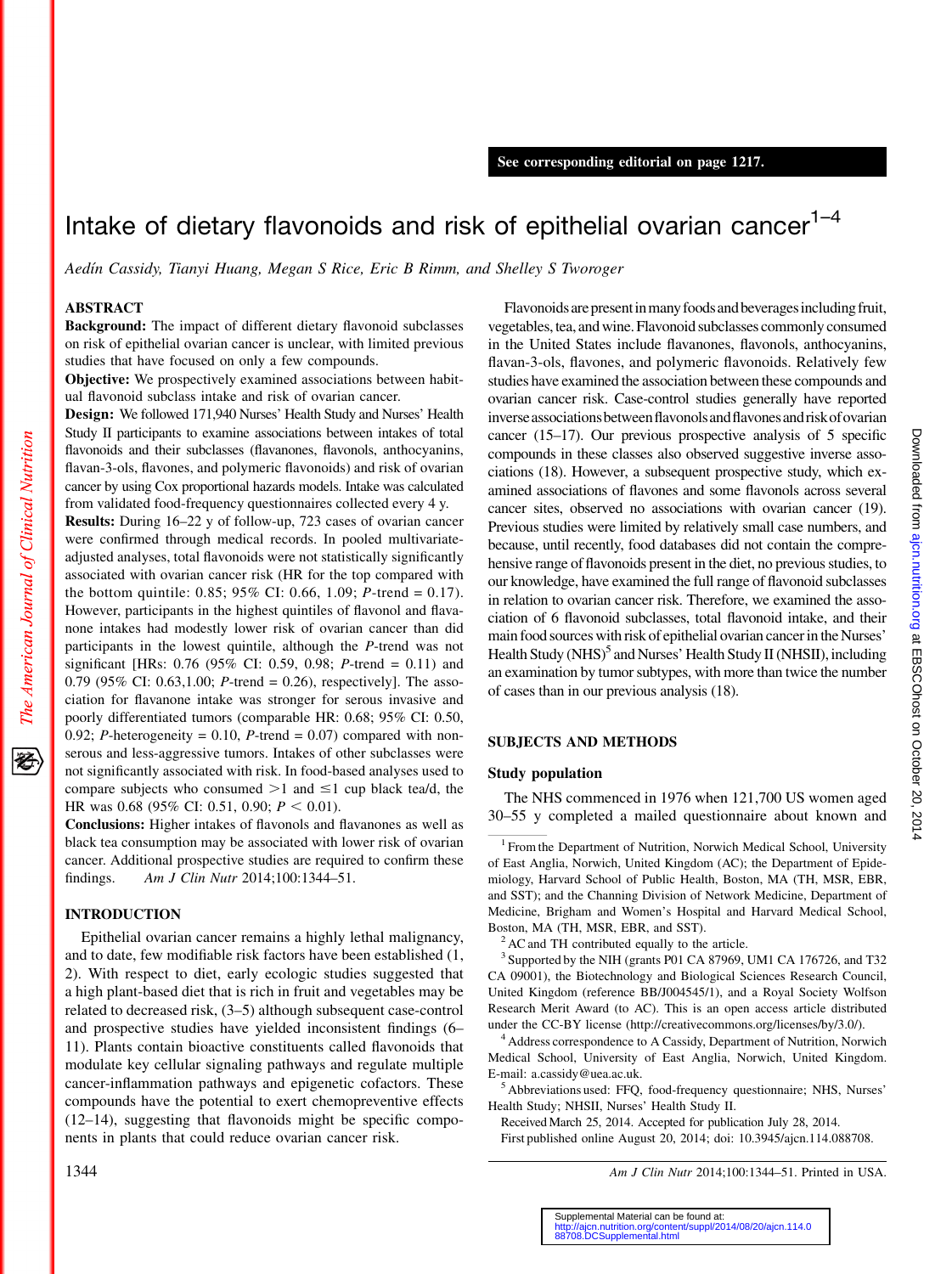Downloaded from ajon.nutrition.org at EBSCOhost on October 20, 2014 Downloaded from ajcn.nutrition.org at EBSCOhost on October 20, 2014

suspected risk factors for cancer and cardiovascular disease. In 1989, a younger cohort of 116,430 women aged 25–42 y were enrolled in the NHSII by using similar questionnaires. Participants have completed follow-up questionnaires biennially, providing updated information on lifestyle factors and disease diagnoses. Every 2–4 y, women receive semiquantitative foodfrequency questionnaires (FFQs) (20, 21). To maximize the statistical power, we included participants who had answered at least one FFQ since 1984 for NHS participants or 1991 for NHSII participants. As a result, individuals entered the analysis at the questionnaire cycle in which they completed their first FFQ. Participants who reported a bilateral oophorectomy, menopause as result of pelvic irradiation, or cancer other than nonmelanoma skin cancer before study entry, did not complete an FFQ during follow-up, or had implausible values for total caloric intake  $(<500$  or  $>3500$  kcal/d) were excluded, which resulted in the inclusion of 82,289 women from the NHS and 89,651 women from the NHSII for a total of 171,940 participants. The Institutional Review Board at Brigham and Women's Hospital reviewed and approved this study, and participants provided implied consent by returning their questionnaires.

# Outcome assessment

The outcome was incident epithelial ovarian cancer. We collected information about new ovarian cancer diagnoses on each biennial questionnaire. For 90% of reported cases as well as deaths that were ovarian cancer identified through family members, the US National Death Index, or the US Postal Service, we obtained medical records related to the diagnosis. When we were unable to obtain medical records, we linked to the appropriate cancer registry to confirm the diagnosis. An estimated 98% of all deaths in the NHS and NHSII are captured through the National Death Index (22, 23). A gynecologic pathologist blinded to exposure status reviewed medical records to confirm the diagnosis and abstract stage, histology, and invasiveness.

# Dietary assessment

Dietary intake data were assessed in 1984, 1986, and every 4 y thereafter in the NHS. Similar FFQs were initially administered in 1991 and subsequently every 4 y in the NHSII. A database for the assessment of intakes of different flavonoid subclasses was constructed as previously described (24) by using USDA databases for the flavonoid and proanthocyanin contents of foods as primary data sources (25, 26).

Briefly, intakes of individual compounds were calculated as the sum of the consumption frequency of each food multiplied by the content of the specific flavonoid for the specified portion size. We derived intakes of the subclasses commonly consumed in the US diet, specifically flavanones (eriodictyol, hesperetin, and naringenin), anthocyanins (cyanidin, delphinidin, malvidin, pelargonidin, petunidin, and peonidin), flavan-3-ols (catechins and epicatachin), flavonols (quercetin, kaempferol, myricetin, and isohamnetin), flavones (luteolin and apigenin), flavonoid polymers (proanthocyanidins, theaflavins, and thearubigins), and proanthocyanidins alone. Cumulative average intakes (energy adjusted) were calculated for a given questionnaire cycle by averaging the intake for current and preceding FFQs to assess long-term flavonoid intake and minimize the within-person

variation; for questionnaire cycles without an FFQ, we used the cumulative average exposure assessed through the previous cycle. The validity and reproducibility of the FFQs have been reported previously, and correlations between major dietary sources of flavonoids, including fruit, vegetables, tea, and wine, measured by diet records and the FFQs were 0.70, 0.50, 0.77, and 0.83, respectively (27–29). We also conducted food-based analyses of the following main sources of flavonols, proanthocyanidins, flavanones, and flavones: tea, onions, celery, apples, and citrus fruit and juices.

# Statistical analysis

Participants contributed person-time of follow-up from the date of return of the first available FFQ to the date of any cancer diagnosis, bilateral oophorectomy, menopause as a result of pelvic irradiation, death, or end of follow-up (June 2010 for the NHS and June 2011 for the NHSII). We used Cox proportional hazard regression for time-varying covariates to estimate the HR and 95% CI for flavonoid intake in relation to risk of ovarian cancer with the lowest quintile of intake as the referent group. We used a 4-y lag between exposure assessment and disease incidence to address the issue that early symptoms of undiagnosed ovarian cancer may alter habitual food intake. For example, we used cumulative average intake from 1984 to 1990 as the exposure for the follow-up period from 1994 to 1998 and cumulative average intake from 1984 to 1994 for follow-up from 1998 to 2002. Because of relatively low within-individual correlations over time in flavonoid intake, if a woman did not answer a particular FFQ, she did not contribute person-time until she answered a subsequent FFQ.

Analyses were conducted within each cohort separately and pooled (stratifying by cohort) because no heterogeneity in associations was observed by using a random-effects meta-analysis (30). To facilitate the comparison of results, common dietary quintiles derived from the pooled distribution of both studies were used. All analyses were stratified by age in months and the calendar year of the current questionnaire cycle, and we further controlled for menopausal status (premenopausal compared with postmenopausal), the duration of oral contraceptive use (never and  $\leq$ 1, 1–5, and  $\geq$ 5 y), type (estrogen only, estrogen plus progesterone, and other) and duration of postmenopausal hormone (never and  $\leq 5$ , 5–10 and  $>$ 10 y), parity (nulliparous and 1, 2, 3, and  $>$ 3 children), history of tubal ligation (yes or no), history of hysterectomy (yes or no), family history of breast or ovarian cancer (yes or no), cumulative updated average total energy intake (kcal/d, in quintiles), caffeine intake (mg/d, in quintiles), and lactose intake (g/d, in quintiles). Flavonoid intakes were adjusted for total energy intake by using the residual method (21).

In addition, we examined associations by histologic subtypes (serous invasive and poorly differentiated cancers compared with nonserous) and tumor aggressiveness [defined by rapidly fatal  $(death \leq 3$  y of an ovarian cancer diagnosis) compared with less aggressive (all others)] (31) by using competing risks Cox models because there has been evidence that the cause of ovarian cancer may differ by histologic subtype and aggressiveness (32). For the tumor-aggressiveness analysis, the end of follow-up was June 2008 for the NHS and June 2009 for the NHSII to ensure  $\geq$ 3 y of follow-up after diagnosis (mortality follow-up was updated through to 2012 for both cohorts). We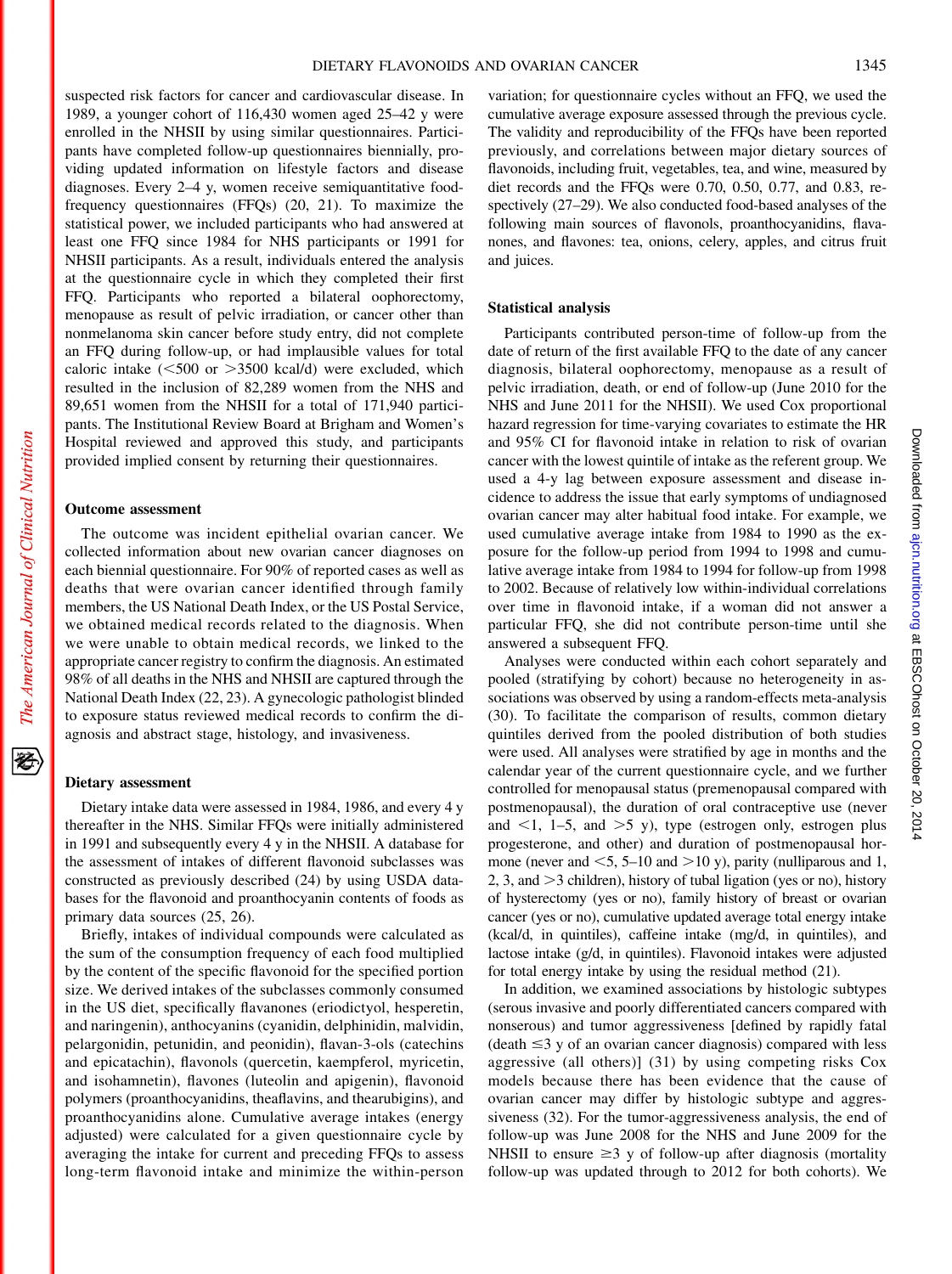also evaluated whether the association between flavonoid intake and incidence of ovarian cancer differed by menopausal status at diagnosis. All analyses were conducted with SAS software (version 9; SAS Institute Inc). All P values were 2 sided.

# RESULTS

During 1,139,897 person-years of follow-up in the NHS and 1,128,526 person-years of follow-up in the NHSII, 723 cases of incident ovarian cancer were confirmed. At the midpoint of follow-up, women with higher compared with lower total flavonoid intakes were slightly older and had lower total energy and lactose intakes (Table 1). The flavonoid polymer subclass contributed most to total flavonoid intake (IQR: 95.4–274.7 mg/d), whereas IQRs for flavonol and flavanone intakes ranged from 10.2 to 20.9 and 15.8 to 52.6 mg/d, respectively.

In pooled multivariate-adjusted analyses, total flavonoids were not significantly associated with ovarian cancer risk (HR for top compared with bottom quintiles: 0.85; 95% CI: 0.66, 1.09;  $P$ -trend = 0.17) (Table 2). However, participants in the highest quintiles of flavonol and flavanone intakes had modestly lower risk of ovarian cancer than that of participants in the lowest quintiles [HRs: 0.76 (95% CI: 0.59, 0.98; P-trend = 0.11) and 0.79 (95% CI: 0.63, 1.00; P-trend = 0.26), respectively]. Intakes

of other subclasses were not significantly associated with ovarian cancer risk. We also examined the contribution of individual constituents of flavonol and flavanone subclasses (see Supplemental Table 1 under "Supplemental data" in the online issue), but none reached statistical significance. In stratified analysis, we did not observe an interaction with menopausal status [HR for top compared with bottom quintiles for flavonols: 0.71 (95% CI: 0.41, 1.20) in premenopausal women; 0.77 (95% CI: 0.58, 1.02) in postmenopausal women;  $P$ -interaction = 0.59; HRs for top compared with bottom quintiles for flavanones: 0.73 (95% CI: 0.43, 1.26) in premenopausal women; and 0.79 (95% CI: 0.60, 1.03) in postmenopausal women;  $P$ -interaction = 0.33]. We generally did not observe heterogeneity by cohort (data not shown).

We examined associations by histologic subtype by comparing serous and poorly differentiated tumors ( $n = 442$ ) with nonserous tumors ( $n = 274$ ). There was a suggestion that flavanones were more-strongly associated with lower risk of serous invasive and poorly differentiated tumors (HR for top compared with bottom quintiles: 0.68; 95% CI: 0.50, 0.92) than risk of nonserous tumors (HR for top compared with bottom quintiles: 1.04; 95% CI: 0.72, 1.50; P-heterogeneity = 0.10; Table 3). Apart from flavones (data not shown), no heterogeneity in associations by subtype was observed for other flavonoid subclasses (*P*-heterogeneity  $> 0.52$ ). In general, we did not observe different associations by tumor

#### TABLE 1

The American Journal of Clinical Nutrition

Age-standardized characteristics of the study population at follow-up midpoint by quintiles of total flavonoid intake in the NHS (1998) and the NHSII  $(2001)^{1}$ 

|                                                          |                  | <b>NHS</b>      |                 |                 | <b>NHSII</b>    |                 |
|----------------------------------------------------------|------------------|-----------------|-----------------|-----------------|-----------------|-----------------|
|                                                          | Q1               | Q <sub>3</sub>  | Q <sub>5</sub>  | Q1              | Q <sub>3</sub>  | Q <sub>5</sub>  |
| Subjects $(n)$                                           | 10,035           | 10,024          | 10,027          | 11,877          | 11,901          | 11,887          |
| Age $(y)$                                                | $63.3 \pm 7.1^2$ | $64.4 \pm 7.0$  | $64.6 \pm 7.3$  | $46.1 \pm 4.6$  | $46.5 \pm 4.6$  | $47.1 \pm 4.5$  |
| History of tubal ligation $(\%)$                         | 22               | 21              | 20              | 26              | 22              | 23              |
| History of hysterectomy $(\%)$                           | 22               | 23              | 22              | 9               | 9               | $\mathbf Q$     |
| Family history of breast cancer or ovarian cancer $(\%)$ | 16               | 17              | 16              | 13              | 13              | 14              |
| Parous $(\% )$                                           | 95               | 95              | 95              | 83              | 82              | 81              |
| No. of children in parous women                          | $3.3 \pm 1.6$    | $3.2 \pm 1.5$   | $3.2 \pm 1.5$   | $2.3 \pm 0.9$   | $2.3 \pm 1.0$   | $2.3 \pm 0.9$   |
| Oral contraceptive use $(\%)$                            | 49               | 49              | 48              | 86              | 85              | 85              |
| Duration of oral contraceptive use $(mo)^3$              | $52.5 \pm 47.7$  | $50.9 \pm 46.7$ | $49.7 \pm 45.6$ | $69.8 \pm 60.1$ | $66.9 \pm 59.1$ | $68.0 \pm 60.8$ |
| Postmenopausal $(\%)$                                    | 93               | 93              | 93              | 15              | 15              | 16              |
| Estrogen-only PMH use $(\%)^4$                           | 19               | 21              | 18              | 4               | 4               | $\overline{4}$  |
| Duration of estrogen-only PMH use $(mo)^3$               | $90.0 \pm 77.8$  | $91.3 \pm 80.8$ | $87.5 \pm 78.0$ | $1.7 \pm 2.0$   | $2.6 \pm 3.1$   | $2.1 \pm 1.8$   |
| Estrogen-progestin PMH use $(\%)^4$                      | 31               | 34              | 31              | 53              | 54              | 55              |
| Duration of estrogen-progestin PMH use $(mo)^3$          | $58.0 \pm 43.5$  | $59.8 \pm 43.3$ | $60.5 \pm 43.0$ | $3.0 \pm 2.6$   | $2.8 \pm 2.3$   | $2.7 \pm 2.3$   |
| Total energy intake (cal/d)                              | $1658 \pm 526$   | $1763 \pm 523$  | $1679 \pm 518$  | $1748 \pm 550$  | $1854 \pm 534$  | $1765 \pm 534$  |
| Caffeine $(mg/d)^3$                                      | $237 \pm 236$    | $190 \pm 195$   | $224 \pm 185$   | $244 \pm 234$   | $213 \pm 204$   | $245 \pm 193$   |
| Lactose $(g/d)^5$                                        | $16.6 \pm 13.8$  | $16.5 \pm 11.9$ | $15.6 \pm 11.6$ | $17.7 \pm 14.9$ | $18.3 \pm 13.0$ | $16.9 \pm 12.7$ |
| Flavonol $(mg/d)^3$                                      | $10.2 \pm 6.2$   | $15.1 \pm 6.8$  | $29.6 \pm 13.3$ | $9.7 \pm 5.9$   | $14.8 \pm 6.9$  | $30.6 \pm 14.0$ |
| Flavone $(mg/d)^3$                                       | $1.2 \pm 0.8$    | $2.5 \pm 1.2$   | $2.8 \pm 1.9$   | $1.0 \pm 0.6$   | $2.1 \pm 1.1$   | $2.4 \pm 1.7$   |
| Flavanone $(mg/d)^3$                                     | $23.7 \pm 21.8$  | $55.6 \pm 36.4$ | $62.3 \pm 54.1$ | $16.2 \pm 15.9$ | $41.2 \pm 32.7$ | $46.6 \pm 49.1$ |
| Flavan-3-ol $(mg/d)^3$                                   | $9.3 \pm 5.0$    | $19.9 \pm 8.3$  | $117 \pm 87$    | $9.1 \pm 4.9$   | $20.3 \pm 8.3$  | $129 \pm 95$    |
| Polymers $(mg/d)^3$                                      | $55.6 \pm 22.4$  | $126 \pm 32$    | $465 \pm 278$   | $59.9 \pm 20.7$ | $135 \pm 29$    | $511 \pm 305$   |
| Anthocyanidin $(mg/d)^5$                                 | $5.8 \pm 5.0$    | $14.7 \pm 9.3$  | $23.0 \pm 27.0$ | $5.7 \pm 4.7$   | $15.1 \pm 9.4$  | $24.8 \pm 35.0$ |
| Proanthocyanidin $(mg/d)^3$                              | $54.6 \pm 22.9$  | $114 \pm 37$    | $191 \pm 87$    | $57.9 \pm 21.7$ | $119 \pm 37$    | $199 \pm 93$    |
| Flavan-3-ols and polymers $(mg/d)^3$                     | $58.1 \pm 23.1$  | $122 \pm 36$    | $264 \pm 112$   | $60.6 \pm 21.6$ | $128 \pm 35$    | $280 \pm 122$   |
| Total flavonoids $(mg/d)^3$                              | $107 \pm 30$     | $237 \pm 19$    | $699 \pm 353$   | $102 \pm 28$    | $230 \pm 20$    | $743 \pm 397$   |

<sup>1</sup> NHS, Nurses' Health Study; NHSII, Nurses' Health Study II; PMH, postmenopausal hormone; Q, quintile.

 $^{2}$ Mean  $\pm$  SD (all such values).  $^{3}$  In ever users.

<sup>4</sup> In postmenopausal women.

 $<sup>5</sup>$  Intake adjusted for total energy by using the nutrient residual method.</sup>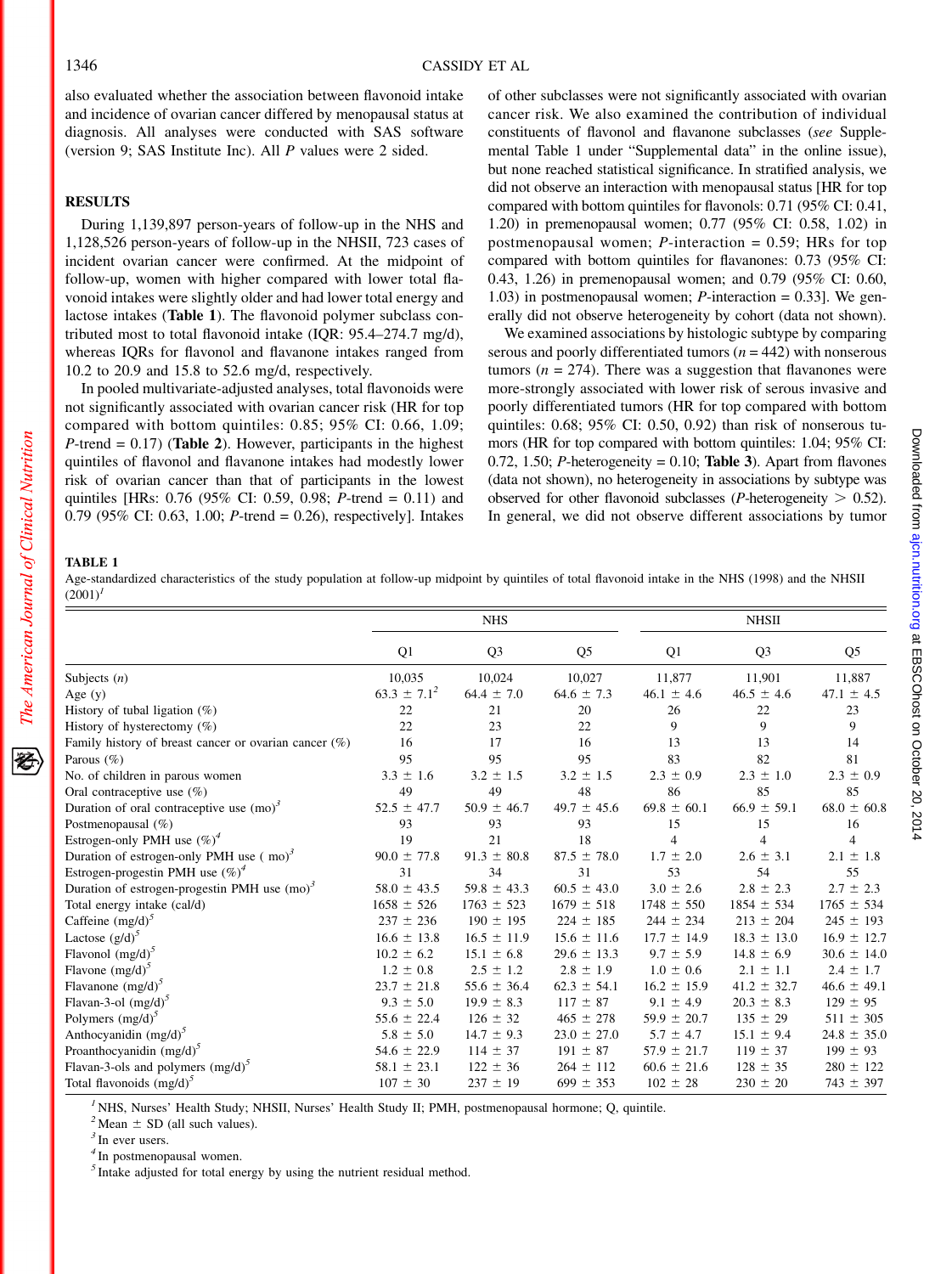# DIETARY FLAVONOIDS AND OVARIAN CANCER 1347

# TABLE 2

Cohort-specific and pooled HRs (95% CIs) for the association between total flavonoid and subclass intakes and incident epithelial ovarian cancer in the NHS<br>and the NHSII<sup>1</sup>

| 2<br>3<br>$\mathbf{1}$<br>$\overline{4}$<br>5<br>$117.1^3$<br>186.7<br>258.0<br>373.1<br>713.4<br>Total flavonoids (mg/d)<br><b>NHS</b><br>112/228,949<br>135/228,938<br>109/231,309<br>93/222,217<br>No. of cases/person-years<br>113/228,485<br>HR (95% CI)<br>1.00 (reference)<br>0.91(0.70, 1.19)<br>1.06(0.82, 1.36)<br>0.86(0.66, 1.13)<br>0.83(0.63, 1.10)<br><b>NHSII</b><br>29/224,471<br>No. of cases/person-years<br>26/224,873<br>30/225,249<br>47/221,993<br>29/231,940<br>HR (95% CI)<br>1.00 (reference)<br>1.11(0.65, 1.89)<br>1.04(0.61, 1.77)<br>$1.72$ $(1.05, 2.79)$<br>0.93(0.54, 1.60)<br>0.96(0.76, 1.21)<br>Pooled HR (95% CI)<br>1.00 (reference)<br>1.07(0.85, 1.34)<br>1.03(0.81, 1.30)<br>0.85(0.66, 1.09)<br>Flavonols (mg/d)<br>7.4<br>11.0<br>14.4<br>19.2<br>30.2<br><b>NHS</b><br>79/191,684<br>130/261,685<br>125/243,249<br>111/228,293<br>117/214,986<br>No. of cases/person-years<br>HR (95% CI)<br>0.84(0.65, 1.09)<br>0.91(0.70, 1.19)<br>1.00 (reference)<br>0.92(0.71, 1.18)<br>0.73(0.55, 0.98)<br>NHSII<br>No. of cases/person-years<br>24/191,652<br>17/210,016<br>35/225,477<br>51/238,637<br>34/262,743<br>HR (95% CI)<br>0.61(0.33, 1.14)<br>1.13(0.67, 1.91)<br>1.49(0.91, 2.45)<br>1.00 (reference)<br>0.86(0.50, 1.47)<br>Pooled HR (95% CI)<br>$1.00$ (reference)<br>0.87(0.69, 1.09)<br>0.90(0.71, 1.14)<br>0.76(0.59, 0.98)<br>1.03(0.82, 1.30)<br>1.2<br>2.2<br>Flavones (mg/d)<br>0.7<br>1.6<br>3.2<br><b>NHS</b><br>No. of cases/person-years<br>77/174,817<br>103/195,302<br>109/224,593<br>137/260,856<br>136/284,329<br>HR (95% CI)<br>1.00 (reference)<br>1.08(0.80, 1.45)<br>$1.01$ $(0.75, 1.35)$<br>1.04(0.78, 1.38)<br>0.89(0.67, 1.19) |            |
|---------------------------------------------------------------------------------------------------------------------------------------------------------------------------------------------------------------------------------------------------------------------------------------------------------------------------------------------------------------------------------------------------------------------------------------------------------------------------------------------------------------------------------------------------------------------------------------------------------------------------------------------------------------------------------------------------------------------------------------------------------------------------------------------------------------------------------------------------------------------------------------------------------------------------------------------------------------------------------------------------------------------------------------------------------------------------------------------------------------------------------------------------------------------------------------------------------------------------------------------------------------------------------------------------------------------------------------------------------------------------------------------------------------------------------------------------------------------------------------------------------------------------------------------------------------------------------------------------------------------------------------------------------------------------------------------------------|------------|
|                                                                                                                                                                                                                                                                                                                                                                                                                                                                                                                                                                                                                                                                                                                                                                                                                                                                                                                                                                                                                                                                                                                                                                                                                                                                                                                                                                                                                                                                                                                                                                                                                                                                                                         | $P$ -trend |
|                                                                                                                                                                                                                                                                                                                                                                                                                                                                                                                                                                                                                                                                                                                                                                                                                                                                                                                                                                                                                                                                                                                                                                                                                                                                                                                                                                                                                                                                                                                                                                                                                                                                                                         |            |
|                                                                                                                                                                                                                                                                                                                                                                                                                                                                                                                                                                                                                                                                                                                                                                                                                                                                                                                                                                                                                                                                                                                                                                                                                                                                                                                                                                                                                                                                                                                                                                                                                                                                                                         |            |
|                                                                                                                                                                                                                                                                                                                                                                                                                                                                                                                                                                                                                                                                                                                                                                                                                                                                                                                                                                                                                                                                                                                                                                                                                                                                                                                                                                                                                                                                                                                                                                                                                                                                                                         | 0.14       |
|                                                                                                                                                                                                                                                                                                                                                                                                                                                                                                                                                                                                                                                                                                                                                                                                                                                                                                                                                                                                                                                                                                                                                                                                                                                                                                                                                                                                                                                                                                                                                                                                                                                                                                         |            |
|                                                                                                                                                                                                                                                                                                                                                                                                                                                                                                                                                                                                                                                                                                                                                                                                                                                                                                                                                                                                                                                                                                                                                                                                                                                                                                                                                                                                                                                                                                                                                                                                                                                                                                         |            |
|                                                                                                                                                                                                                                                                                                                                                                                                                                                                                                                                                                                                                                                                                                                                                                                                                                                                                                                                                                                                                                                                                                                                                                                                                                                                                                                                                                                                                                                                                                                                                                                                                                                                                                         | 0.80       |
|                                                                                                                                                                                                                                                                                                                                                                                                                                                                                                                                                                                                                                                                                                                                                                                                                                                                                                                                                                                                                                                                                                                                                                                                                                                                                                                                                                                                                                                                                                                                                                                                                                                                                                         | 0.17       |
|                                                                                                                                                                                                                                                                                                                                                                                                                                                                                                                                                                                                                                                                                                                                                                                                                                                                                                                                                                                                                                                                                                                                                                                                                                                                                                                                                                                                                                                                                                                                                                                                                                                                                                         |            |
|                                                                                                                                                                                                                                                                                                                                                                                                                                                                                                                                                                                                                                                                                                                                                                                                                                                                                                                                                                                                                                                                                                                                                                                                                                                                                                                                                                                                                                                                                                                                                                                                                                                                                                         |            |
|                                                                                                                                                                                                                                                                                                                                                                                                                                                                                                                                                                                                                                                                                                                                                                                                                                                                                                                                                                                                                                                                                                                                                                                                                                                                                                                                                                                                                                                                                                                                                                                                                                                                                                         |            |
|                                                                                                                                                                                                                                                                                                                                                                                                                                                                                                                                                                                                                                                                                                                                                                                                                                                                                                                                                                                                                                                                                                                                                                                                                                                                                                                                                                                                                                                                                                                                                                                                                                                                                                         | 0.05       |
|                                                                                                                                                                                                                                                                                                                                                                                                                                                                                                                                                                                                                                                                                                                                                                                                                                                                                                                                                                                                                                                                                                                                                                                                                                                                                                                                                                                                                                                                                                                                                                                                                                                                                                         |            |
|                                                                                                                                                                                                                                                                                                                                                                                                                                                                                                                                                                                                                                                                                                                                                                                                                                                                                                                                                                                                                                                                                                                                                                                                                                                                                                                                                                                                                                                                                                                                                                                                                                                                                                         |            |
|                                                                                                                                                                                                                                                                                                                                                                                                                                                                                                                                                                                                                                                                                                                                                                                                                                                                                                                                                                                                                                                                                                                                                                                                                                                                                                                                                                                                                                                                                                                                                                                                                                                                                                         | 0.90       |
|                                                                                                                                                                                                                                                                                                                                                                                                                                                                                                                                                                                                                                                                                                                                                                                                                                                                                                                                                                                                                                                                                                                                                                                                                                                                                                                                                                                                                                                                                                                                                                                                                                                                                                         | 0.11       |
|                                                                                                                                                                                                                                                                                                                                                                                                                                                                                                                                                                                                                                                                                                                                                                                                                                                                                                                                                                                                                                                                                                                                                                                                                                                                                                                                                                                                                                                                                                                                                                                                                                                                                                         |            |
|                                                                                                                                                                                                                                                                                                                                                                                                                                                                                                                                                                                                                                                                                                                                                                                                                                                                                                                                                                                                                                                                                                                                                                                                                                                                                                                                                                                                                                                                                                                                                                                                                                                                                                         |            |
|                                                                                                                                                                                                                                                                                                                                                                                                                                                                                                                                                                                                                                                                                                                                                                                                                                                                                                                                                                                                                                                                                                                                                                                                                                                                                                                                                                                                                                                                                                                                                                                                                                                                                                         |            |
|                                                                                                                                                                                                                                                                                                                                                                                                                                                                                                                                                                                                                                                                                                                                                                                                                                                                                                                                                                                                                                                                                                                                                                                                                                                                                                                                                                                                                                                                                                                                                                                                                                                                                                         | 0.24       |
| NHSII                                                                                                                                                                                                                                                                                                                                                                                                                                                                                                                                                                                                                                                                                                                                                                                                                                                                                                                                                                                                                                                                                                                                                                                                                                                                                                                                                                                                                                                                                                                                                                                                                                                                                                   |            |
| No. of cases/person-years<br>44/280,972<br>29/259,602<br>33/229,222<br>27/192,602<br>28/166,128                                                                                                                                                                                                                                                                                                                                                                                                                                                                                                                                                                                                                                                                                                                                                                                                                                                                                                                                                                                                                                                                                                                                                                                                                                                                                                                                                                                                                                                                                                                                                                                                         |            |
| HR (95% CI)<br>1.00 (reference)<br>$0.68$ $(0.42, 1.09)$<br>0.81(0.51, 1.28)<br>0.82(0.50, 1.33)<br>0.90(0.55, 1.45)                                                                                                                                                                                                                                                                                                                                                                                                                                                                                                                                                                                                                                                                                                                                                                                                                                                                                                                                                                                                                                                                                                                                                                                                                                                                                                                                                                                                                                                                                                                                                                                    | 0.93       |
| 1.00 (reference)<br>0.95(0.74, 1.22)<br>Pooled HR (95% CI)<br>0.94(0.74, 1.21)<br>0.97(0.76, 1.23)<br>0.87(0.68, 1.11)                                                                                                                                                                                                                                                                                                                                                                                                                                                                                                                                                                                                                                                                                                                                                                                                                                                                                                                                                                                                                                                                                                                                                                                                                                                                                                                                                                                                                                                                                                                                                                                  | 0.31       |
| 7.8<br>18.6<br>31.2<br>Flavanones (mg/d)<br>47.5<br>75.8<br><b>NHS</b>                                                                                                                                                                                                                                                                                                                                                                                                                                                                                                                                                                                                                                                                                                                                                                                                                                                                                                                                                                                                                                                                                                                                                                                                                                                                                                                                                                                                                                                                                                                                                                                                                                  |            |
| No. of cases/person-years<br>97/181,515<br>82/187,558<br>107/224,788<br>139/266,853<br>137/279,184                                                                                                                                                                                                                                                                                                                                                                                                                                                                                                                                                                                                                                                                                                                                                                                                                                                                                                                                                                                                                                                                                                                                                                                                                                                                                                                                                                                                                                                                                                                                                                                                      |            |
| HR (95% CI)<br>1.00 (reference)<br>0.75(0.56, 1.01)<br>0.82(0.62, 1.08)<br>0.88(0.68, 1.15)<br>0.75(0.57, 0.97)                                                                                                                                                                                                                                                                                                                                                                                                                                                                                                                                                                                                                                                                                                                                                                                                                                                                                                                                                                                                                                                                                                                                                                                                                                                                                                                                                                                                                                                                                                                                                                                         | 0.16       |
| NHSII                                                                                                                                                                                                                                                                                                                                                                                                                                                                                                                                                                                                                                                                                                                                                                                                                                                                                                                                                                                                                                                                                                                                                                                                                                                                                                                                                                                                                                                                                                                                                                                                                                                                                                   |            |
| No. of cases/person-years<br>40/273,465<br>33/267,747<br>32/229,213<br>31/185,730<br>25/172,370                                                                                                                                                                                                                                                                                                                                                                                                                                                                                                                                                                                                                                                                                                                                                                                                                                                                                                                                                                                                                                                                                                                                                                                                                                                                                                                                                                                                                                                                                                                                                                                                         |            |
| HR (95% CI)<br>1.00 (reference)<br>0.86(0.54, 1.36)<br>0.93(0.58, 1.50)<br>1.11(0.69, 1.79)<br>0.93(0.56, 1.55)                                                                                                                                                                                                                                                                                                                                                                                                                                                                                                                                                                                                                                                                                                                                                                                                                                                                                                                                                                                                                                                                                                                                                                                                                                                                                                                                                                                                                                                                                                                                                                                         | 0.86       |
| Pooled HR (95% CI)<br>1.00 (reference)<br>0.78(0.61, 1.01)<br>0.85(0.67, 1.08)<br>0.93(0.74, 1.17)<br>0.79(0.63, 1.00)                                                                                                                                                                                                                                                                                                                                                                                                                                                                                                                                                                                                                                                                                                                                                                                                                                                                                                                                                                                                                                                                                                                                                                                                                                                                                                                                                                                                                                                                                                                                                                                  | 0.26       |
| 9.3<br>16.9<br>54.2<br>Flavan-3-ols (mg/d)<br>28.2<br>133.7<br><b>NHS</b>                                                                                                                                                                                                                                                                                                                                                                                                                                                                                                                                                                                                                                                                                                                                                                                                                                                                                                                                                                                                                                                                                                                                                                                                                                                                                                                                                                                                                                                                                                                                                                                                                               |            |
| No. of cases/person-years<br>111/234,555<br>122/223,801<br>122/228,573<br>114/231,532<br>93/221,436                                                                                                                                                                                                                                                                                                                                                                                                                                                                                                                                                                                                                                                                                                                                                                                                                                                                                                                                                                                                                                                                                                                                                                                                                                                                                                                                                                                                                                                                                                                                                                                                     |            |
| HR (95% CI)<br>1.00 (reference)<br>1.07(0.83, 1.39)<br>1.03(0.80, 1.34)<br>0.99(0.76, 1.30)<br>0.90(0.68, 1.19)<br><b>NHSII</b>                                                                                                                                                                                                                                                                                                                                                                                                                                                                                                                                                                                                                                                                                                                                                                                                                                                                                                                                                                                                                                                                                                                                                                                                                                                                                                                                                                                                                                                                                                                                                                         | 0.25       |
| No. of cases/person-years<br>25/218,908<br>26/229,718<br>46/224,960<br>35/222,082<br>29/232,857                                                                                                                                                                                                                                                                                                                                                                                                                                                                                                                                                                                                                                                                                                                                                                                                                                                                                                                                                                                                                                                                                                                                                                                                                                                                                                                                                                                                                                                                                                                                                                                                         |            |
| HR (95% CI)<br>1.00 (reference)<br>0.97(0.56, 1.69)<br>1.63(0.99, 2.67)<br>1.29(0.76, 2.17)<br>0.95(0.55, 1.65)                                                                                                                                                                                                                                                                                                                                                                                                                                                                                                                                                                                                                                                                                                                                                                                                                                                                                                                                                                                                                                                                                                                                                                                                                                                                                                                                                                                                                                                                                                                                                                                         | 0.43       |
| Pooled HR (95% CI)<br>1.16(0.92, 1.45)<br>0.91(0.71, 1.16)<br>1.00 (reference)<br>1.06(0.84, 1.34)<br>1.06(0.83, 1.34)                                                                                                                                                                                                                                                                                                                                                                                                                                                                                                                                                                                                                                                                                                                                                                                                                                                                                                                                                                                                                                                                                                                                                                                                                                                                                                                                                                                                                                                                                                                                                                                  | 0.16       |
| Polymers (mg/d)<br>61.4<br>106.2<br>156.3<br>240.7<br>496.5                                                                                                                                                                                                                                                                                                                                                                                                                                                                                                                                                                                                                                                                                                                                                                                                                                                                                                                                                                                                                                                                                                                                                                                                                                                                                                                                                                                                                                                                                                                                                                                                                                             |            |
| NHS                                                                                                                                                                                                                                                                                                                                                                                                                                                                                                                                                                                                                                                                                                                                                                                                                                                                                                                                                                                                                                                                                                                                                                                                                                                                                                                                                                                                                                                                                                                                                                                                                                                                                                     |            |
| 116/218,260<br>89/216,378<br>122/255,573<br>130/227,280<br>105/222,406<br>No. of cases/person-years                                                                                                                                                                                                                                                                                                                                                                                                                                                                                                                                                                                                                                                                                                                                                                                                                                                                                                                                                                                                                                                                                                                                                                                                                                                                                                                                                                                                                                                                                                                                                                                                     |            |
| 1.00 (reference)<br>$HR (95\% CI)$<br>1.08(0.84, 1.39)<br>0.99(0.76, 1.28)<br>0.91(0.70, 1.18)<br>0.83(0.63, 1.10)                                                                                                                                                                                                                                                                                                                                                                                                                                                                                                                                                                                                                                                                                                                                                                                                                                                                                                                                                                                                                                                                                                                                                                                                                                                                                                                                                                                                                                                                                                                                                                                      | 0.08       |
| NHSII                                                                                                                                                                                                                                                                                                                                                                                                                                                                                                                                                                                                                                                                                                                                                                                                                                                                                                                                                                                                                                                                                                                                                                                                                                                                                                                                                                                                                                                                                                                                                                                                                                                                                                   |            |
| No. of cases/person-years<br>22/197,300<br>30/226,489<br>37/235,387<br>43/231,374<br>29/237,976                                                                                                                                                                                                                                                                                                                                                                                                                                                                                                                                                                                                                                                                                                                                                                                                                                                                                                                                                                                                                                                                                                                                                                                                                                                                                                                                                                                                                                                                                                                                                                                                         |            |
| HR (95% CI)<br>1.34(0.78, 2.29)<br>$1.00$ (reference)<br>1.20(0.68, 2.08)<br>1.60(0.95, 2.69)<br>0.97(0.55, 1.72)                                                                                                                                                                                                                                                                                                                                                                                                                                                                                                                                                                                                                                                                                                                                                                                                                                                                                                                                                                                                                                                                                                                                                                                                                                                                                                                                                                                                                                                                                                                                                                                       | 0.57       |
| Pooled HR (95% CI)<br>1.00 (reference)<br>1.10(0.88, 1.38)<br>1.05(0.83, 1.33)<br>1.03(0.82, 1.31)<br>0.85(0.66, 1.09)                                                                                                                                                                                                                                                                                                                                                                                                                                                                                                                                                                                                                                                                                                                                                                                                                                                                                                                                                                                                                                                                                                                                                                                                                                                                                                                                                                                                                                                                                                                                                                                  | 0.07       |
| Anthocyanins (mg/d)<br>2.5<br>5.2<br>8.9<br>14.0<br>23.9<br>NHS                                                                                                                                                                                                                                                                                                                                                                                                                                                                                                                                                                                                                                                                                                                                                                                                                                                                                                                                                                                                                                                                                                                                                                                                                                                                                                                                                                                                                                                                                                                                                                                                                                         |            |
| No. of cases/person-years<br>99/210,408<br>96/227,476<br>127/245,131<br>138/240,150<br>102/216,733                                                                                                                                                                                                                                                                                                                                                                                                                                                                                                                                                                                                                                                                                                                                                                                                                                                                                                                                                                                                                                                                                                                                                                                                                                                                                                                                                                                                                                                                                                                                                                                                      |            |
| 1.00 (reference)<br>0.82(0.62, 1.09)<br>1.00(0.77, 1.31)<br>1.11(0.85, 1.44)<br>0.85(0.64, 1.13)<br>$HR (95\% CI)$                                                                                                                                                                                                                                                                                                                                                                                                                                                                                                                                                                                                                                                                                                                                                                                                                                                                                                                                                                                                                                                                                                                                                                                                                                                                                                                                                                                                                                                                                                                                                                                      | 0.73       |
| NHSII                                                                                                                                                                                                                                                                                                                                                                                                                                                                                                                                                                                                                                                                                                                                                                                                                                                                                                                                                                                                                                                                                                                                                                                                                                                                                                                                                                                                                                                                                                                                                                                                                                                                                                   |            |
| 33/244,670<br>34/226,342<br>25/208,143<br>23/213,040<br>46/236,331<br>No. of cases/person-years                                                                                                                                                                                                                                                                                                                                                                                                                                                                                                                                                                                                                                                                                                                                                                                                                                                                                                                                                                                                                                                                                                                                                                                                                                                                                                                                                                                                                                                                                                                                                                                                         |            |
| HR (95% CI)<br>1.00 (reference)<br>1.07(0.66, 1.73)<br>0.79(0.46, 1.34)<br>1.22(0.77, 1.93)<br>0.72(0.42, 1.24)                                                                                                                                                                                                                                                                                                                                                                                                                                                                                                                                                                                                                                                                                                                                                                                                                                                                                                                                                                                                                                                                                                                                                                                                                                                                                                                                                                                                                                                                                                                                                                                         | 0.40       |
| Pooled HR (95% CI)<br>1.00 (reference)<br>0.87(0.68, 1.12)<br>0.96(0.76, 1.22)<br>1.03(0.82, 1.31)<br>0.95(0.75, 1.21)                                                                                                                                                                                                                                                                                                                                                                                                                                                                                                                                                                                                                                                                                                                                                                                                                                                                                                                                                                                                                                                                                                                                                                                                                                                                                                                                                                                                                                                                                                                                                                                  | 0.85       |

(Continued)

Downloaded from ajon.nutrition.org at EBSCOhost on October 20, 2014 Downloaded from ajcn.nutrition.org at EBSCOhost on October 20, 2014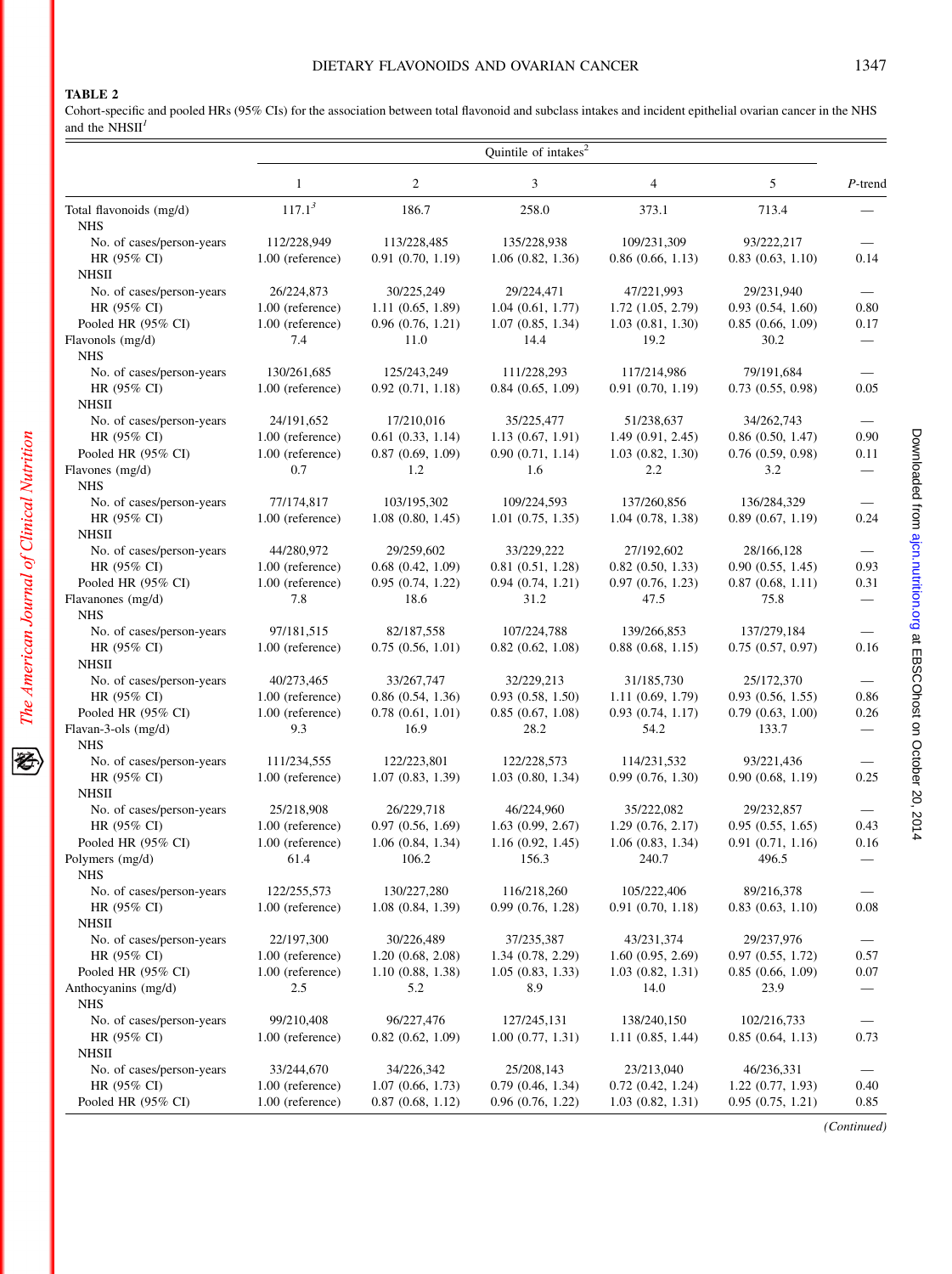# TABLE 2 (Continued)

|                                        |                  | Ouintile of intakes $2$ |                  |                  |                  |         |  |
|----------------------------------------|------------------|-------------------------|------------------|------------------|------------------|---------|--|
|                                        |                  | 2                       | 3                | $\overline{4}$   |                  | P-trend |  |
| Proanthocyanidins (mg/d)<br><b>NHS</b> | 54.0             | 83.0                    | 108.6            | 139.4            | 196.8            |         |  |
| No. of cases/person-years              | 126/253,021      | 117/236.742             | 110/229.082      | 122/218.161      | 87/202.890       |         |  |
| HR $(95\% \text{ CI})$                 | 1.00 (reference) | 0.94(0.73, 1.22)        | 0.88(0.68, 1.15) | 1.00(0.77, 1.29) | 0.76(0.58, 1.01) | 0.10    |  |
| <b>NHSII</b>                           |                  |                         |                  |                  |                  |         |  |
| No. of cases/person-years              | 24/200.236       | 23/216.890              | 36/224.990       | 29/235.608       | 49/250.801       |         |  |
| HR $(95\% \text{ CI})$                 | 1.00 (reference) | 0.87(0.49, 1.54)        | 1.25(0.74, 2.11) | 0.95(0.55, 1.64) | 1.45(0.88, 2.38) | 0.07    |  |
| Pooled HR $(95\% \text{ CI})$          | 1.00 (reference) | 0.93(0.74, 1.17)        | 0.95(0.76, 1.20) | 0.98(0.78, 1.24) | 0.92(0.73, 1.16) | 0.64    |  |

<sup>1</sup> Stratified by age and calendar time and adjusted for menopausal status, duration of oral contraceptive use, parity, history of tubal ligation, history of hysterectomy, duration of postmenopausal hormone use by type, family history of breast or ovarian cancer, quintiles of cumulative updated energy-adjusted lactose intake and caffeine intake, and quintiles of cumulative updated total energy intake. Further stratified by cohort in the pooled analysis. Median values in each quintile were used to test for a linear trend. Cox proportional hazards models were used for all analyses. NHS, Nurses' Health Study; NHSII, Nurses' Health Study II. <sup>2</sup> Quintiles were based on the distribution from the po

 $3$  Median (all such values).

aggressiveness, although higher proanthocyanidin intake was associated with suggestively lower risk of rapidly fatal tumors, but not less-aggressive tumors (HR for top compared with bottom quintiles: 0.70; 95% CI: 0.48, 1.04), than risk of less-aggressive tumors (HR for top compared with bottom quintile: 1.06; 95% CI: 0.78, 1.45;  $P$ -heterogeneity = 0.04).

We conducted food-based analyses for main dietary sources of flavonols and flavonols. Main dietary sources of flavonols were black tea (31%), onions (20%), and apples (10%), whereas citrus fruit (36%; 27% from orange intake) and juices (63%; 54% from orange juice) were the main dietary sources for flavanones (Table 4). To examine associations with the main dietary source of flavonols, we compared subjects who consumed  $>1$  cup black tea/d with those who rarely or never drank tea and observed significantly lower risk of ovarian cancer (HR: 0.69; 95% CI: 0.52, 0.93;  $P$ -trend = 0.03) (Table 4). We also compared subjects who drank  $>1$  cup black tea/d with those who drank  $\leq 1$  cup/d and observed similar inverse associations (HR: 0.68; 95% CI: 0.51, 0.90;  $P < 0.01$ ). For other main foods that contributed to intake (apple; grapefruit and grapefruit juice; onion; and orange and orange juice), we did not observe significant associations.

# DISCUSSION

In this large prospective cohort study we observed that participants who had the highest habitual intakes of flavonols and flavanones had significantly lower risk of epithelial ovarian cancer. Associations for flavanones were more strongly associated with lower risk of serous and poorly differentiated tumors, a more-aggressive disease phenotype. Main sources of these compounds include tea and citrus fruits or juice, foods and drinks that are readily incorporated into the habitual diet, suggesting that simple changes in food intake could have an impact on ovarian cancer risk. To our knowledge, this is the only prospective study

## TABLE 3

The American Journal of Clinical Nutrition

犵

HRs (95% CIs) for the association between intakes of total flavonoids, flavonols, and flavanones and incident epithelial ovarian cancer by histologic subtype and tumor aggressiveness in the NHS and  $NHS$ 

|                        |                   | Histologic subtypes $(n = 723)$ |      | Tumor aggressiveness ( $n = 668$ ) |                                                                                                                                                |      |  |
|------------------------|-------------------|---------------------------------|------|------------------------------------|------------------------------------------------------------------------------------------------------------------------------------------------|------|--|
|                        | Serous and poorly |                                 |      |                                    | differentiated ( $n = 446$ ) Nonserous ( $n = 277$ ) P-heterogeneity Rapidly fatal ( $n = 261$ ) Less aggressive ( $n = 407$ ) P-heterogeneity |      |  |
| Total flavonoids       |                   |                                 |      |                                    |                                                                                                                                                | 0.49 |  |
| HR $(95\% \text{ CI})$ | 0.82(0.60, 1.13)  | 0.86(0.58, 1.27)                |      | 0.71(0.47, 1.06)                   | 0.88(0.63, 1.22)                                                                                                                               |      |  |
| P-trend                | 0.22              | 0.32                            | 0.98 | 0.09                               | 0.28                                                                                                                                           |      |  |
| Flavonols              |                   |                                 |      |                                    |                                                                                                                                                | 0.78 |  |
| HR $(95\% \text{ CI})$ | 0.75(0.54, 1.03)  | 0.70(0.47, 1.03)                |      | 0.70(0.47, 1.05)                   | 0.74(0.53, 1.04)                                                                                                                               |      |  |
| P-trend                | 0.15              | 0.20                            | 0.92 | 0.19                               | 0.21                                                                                                                                           |      |  |
| <b>Flavanones</b>      |                   |                                 |      |                                    |                                                                                                                                                | 0.94 |  |
| HR $(95\% \text{ CI})$ | 0.68(0.50, 0.92)  | 1.04(0.72, 1.50)                |      | 0.83(0.57, 1.22)                   | 0.77(0.56, 1.05)                                                                                                                               |      |  |
| P-trend                | 0.07              | 0.53                            | 0.10 | 0.49                               | 0.33                                                                                                                                           |      |  |

 $<sup>I</sup>$  HRs for comparison of highest with lowest quintiles stratified by age, calendar time, and cohort and adjusted for the duration of oral contraceptive use,</sup> parity, history of tubal ligation, history of hysterectomy, duration of postmenopausal hormone use by type, family history of breast or ovarian cancer, and quintiles of energy-adjusted lactose, caffeine, and total energy intakes. Tumor aggressiveness was defined as rapidly fatal within 3 y of ovarian cancer diagnosis. To allow  $\geq$ 3 y postdiagnostic follow-up, the endpoint for rapidly fatal ovarian cancer was June 2008 for the NHS and June 2009 for the NHSII, respectively. Cox proportional hazards models were used to estimate HRs, and median values in each quintile were used to test for a linear trend. A randomeffects meta-analysis method was used for the test of heterogeneity. NHS, Nurses' Health Study; NHSII, Nurses' Health Study II.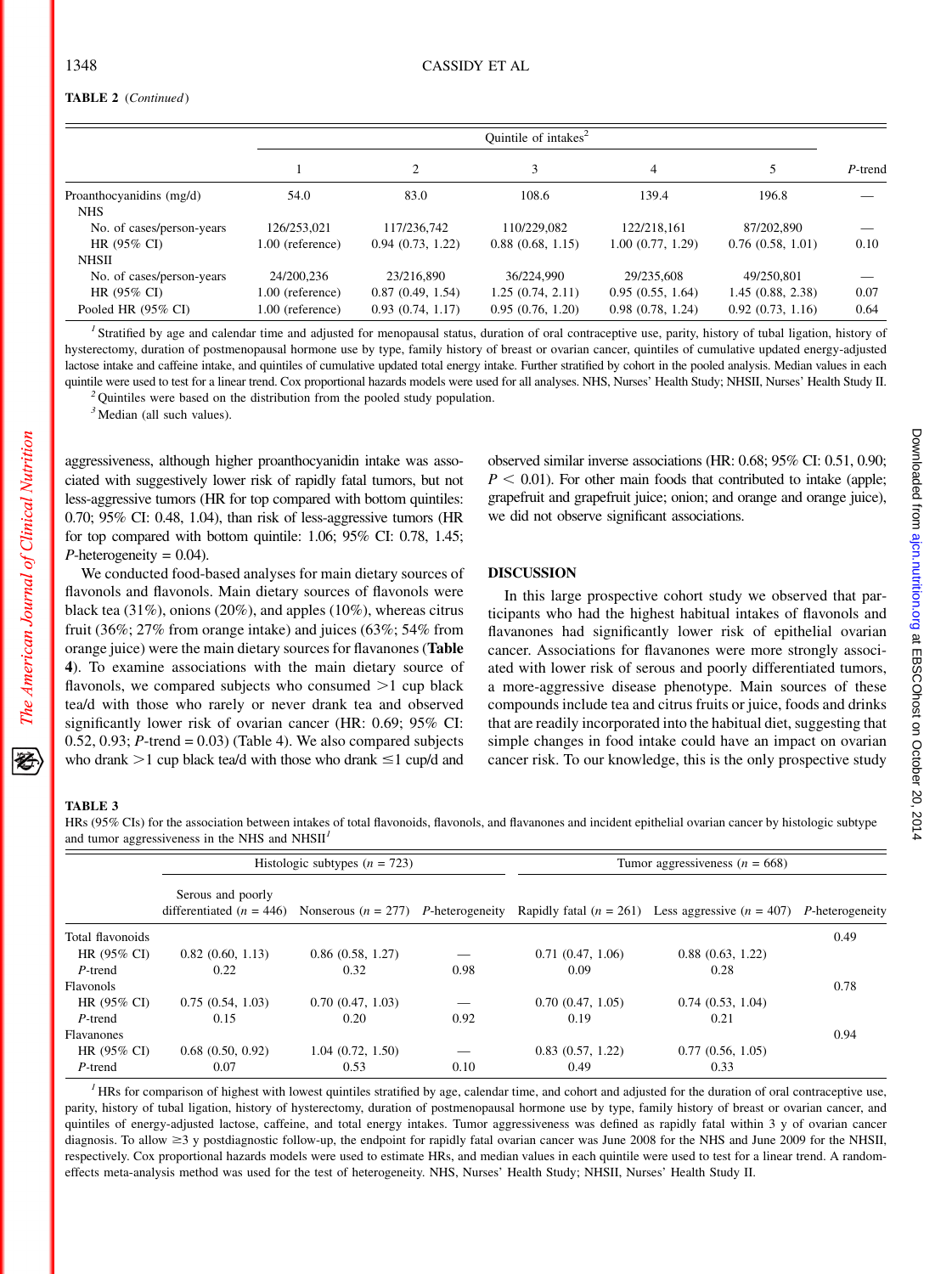# TABLE 4

Pooled HRs (95% CIs) for the association between intakes of flavonoid-rich food and incident epithelial ovarian cancer in the NHS and NHSII<sup>4</sup>

|                          | Values                 |                                                                                            |                                                                                          |           |             |      |
|--------------------------|------------------------|--------------------------------------------------------------------------------------------|------------------------------------------------------------------------------------------|-----------|-------------|------|
| Frequency of servings    | $\langle 1/wk \rangle$ | 1/wk                                                                                       | $2-6$ /wk                                                                                | 1/d       | >1/d        |      |
| Tea                      |                        |                                                                                            |                                                                                          |           |             |      |
| No. of cases             | 395                    | 65                                                                                         | 103                                                                                      | 90        | 54          |      |
| HR (95% CI)              |                        | 1.00 (reference) 1.07 (0.82, 1.40) 1.02 (0.82, 1.28) 1.11 (0.87, 1.40) 0.69 (0.52, 0.93)   |                                                                                          |           |             | 0.03 |
| Frequency of servings    | <1/mo                  | $1-3/mo$                                                                                   | 1/wk                                                                                     | $2-4$ /wk | $\geq$ 5/wk |      |
| Apple                    |                        |                                                                                            |                                                                                          |           |             |      |
| No. of cases             | 96                     | 181                                                                                        | 136                                                                                      | 198       | 97          |      |
| HR (95% CI)              |                        | 1.00 (reference) $0.93$ (0.73, 1.20) 0.87 (0.67, 1.14) 0.99 (0.77, 1.27) 0.99 (0.74, 1.33) |                                                                                          |           |             | 0.52 |
| Celery                   |                        |                                                                                            |                                                                                          |           |             |      |
| No. of cases             | 163                    | 210                                                                                        | 167                                                                                      | 135       | 43          |      |
| HR (95% CI)              |                        | 1.00 (reference) 0.96 (0.78, 1.18) 0.99 (0.79, 1.23) 1.02 (0.80, 1.29) 0.75 (0.53, 1.06)   |                                                                                          |           |             | 0.21 |
| Grapefruit/grape         |                        |                                                                                            |                                                                                          |           |             |      |
| fruit juice <sup>2</sup> |                        |                                                                                            |                                                                                          |           |             |      |
| No. of cases             | 315                    | 142                                                                                        | 132                                                                                      | 75        | 49          |      |
| HR (95% CI)              |                        | 1.00 (reference) 0.97 (0.80, 1.19) 1.09 (0.88, 1.35) 0.87 (0.67, 1.13) 0.95 (0.70, 1.30)   |                                                                                          |           |             | 0.50 |
| Onion                    |                        |                                                                                            |                                                                                          |           |             |      |
| No. of cases             | 303                    | 193                                                                                        | 95                                                                                       | 74        | 39          |      |
| HR (95% CI)              |                        | 1.00 (reference) 1.09 (0.91, 1.31) 0.93 (0.73, 1.17) 1.05 (0.81, 1.35) 0.99 (0.71, 1.40)   |                                                                                          |           |             | 0.91 |
| Orange                   |                        |                                                                                            |                                                                                          |           |             |      |
| No. of cases             | 189                    | 202                                                                                        | 152                                                                                      | 125       | 44          |      |
| HR (95% CI)              |                        | 1.00 (reference) $0.93$ (0.76, 1.13) 1.11 (0.89, 1.37) 1.00 (0.79, 1.26) 0.88 (0.63, 1.23) |                                                                                          |           |             | 0.61 |
| Frequency of servings    | $\leq$ 1/mo            | $1 - 3/mo$                                                                                 | 1/wk                                                                                     | $2-6$ /wk | $\geq 1/d$  |      |
| Orange juice             |                        |                                                                                            |                                                                                          |           |             |      |
| No. of cases             | 193                    | 121                                                                                        | 79                                                                                       | 161       | 157         |      |
| HR (95% CI)              |                        |                                                                                            | 1.00 (reference) 0.94 (0.75, 1.19) 0.82 (0.63, 1.07) 0.86 (0.70, 1.07) 0.83 (0.67, 1.04) |           |             | 0.16 |

<sup>1</sup> Stratified by age, calendar time, and cohort and adjusted for menopausal status, duration of oral contraceptive use, parity, history of tubal ligation, history of hysterectomy, duration of postmenopausal hormone use by type, family history of breast or ovarian cancer, quintiles of cumulative updated energy-adjusted lactose and caffeine intake, and quintiles of cumulative updated total energy intake. Number of cases were slightly different by food because of missing values. Median values in each category were used to test for a linear trend. Cox proportional hazards models were used for all analyses. NHS, Nurses' Health Study; NHSII, Nurses' Health Study II.<br><sup>2</sup> Since 2002 in the NHS and 1999 in the NHSII, grapefruit and grapefruit juice were asked in one question.

to comprehensively examine the 6 major flavonoid subclasses present in the diet with ovarian cancer risk and the first to investigate the impact of polymers and anthocyanins.

In the current study, we observed significantly lower risk of high intakes of flavonols and flavanones only for women in the top quintile (compared with the bottom quintile) of intakes. This results may have been because the absolute range in intake across the 3 middle quintiles compared with the lowest quintile was relatively small (eg, 10 mg for flavonols and 33 mg for flavanones); the measurement error in these middle quintiles may have obscured an association. Another possibility is that there was a threshold effect. Previous data suggested that there may be a threshold dose required for biological effects and low intakes are unlikely to be bioactive (33). When we compared extreme deciles of intake, subjects in the top decile had 29% (flavonols) and 28% (flavanones) reductions in risk of ovarian cancer, which suggested a continual dose-response at higher habitual intakes.

Results of this study were consistent with our earlier study that evaluated several individual compounds present in the 2 flavonoid subclasses flavonols and flavones (18, 19). In our previous prospective study ( $n = 346$  cases), we examined the only 5 flavonoid constituents available in food-composition tables at the time [3 flavonols (myricetin, kaempferol, and quercetin) and the flavones (apigenin, luteolin)]. We observed significant inverse trends

for all 3 flavonols and luteolin, although after multivariate adjustment, only kaempferol and luteolin remained associated with risk (18). In the Women's Health Study, no associations were observed for these flavonoids and ovarian cancer risk (19), although the number of cases was small  $(n = 141)$ . However, this study did observe a small increase in risk of endometrial and breast cancer when multivariable HRs between highest and lowest quintiles of intake were compared (HRs: 1.15 and 1.03 for endometrial and breast cancer, respectively) for total flavonoid intake (19). In a recent prospective study that integrated a wide range of flavonoid subclasses, no associations between individual flavonoid subclasses and breast cancer risk were observed (34).

Potential anticancer effects and molecular mechanism of flavonols on ovarian cancer are not well understood, but a number of flavonols, including quercetin, myricetin, and kaempferol, are potential modulators of cellular signaling pathways providing plausible mechanisms by which flavonols could reduce cancer risk (35). Specifically, in vitro data have suggested that quercetin can inhibit the proliferation of ovarian cancer cell lines with inhibitory effects observed at exposures observed in human diets (5  $\mu$ g/mL). The mechanism appears to be through the activation of autophagy, induction of apoptosis, and inhibition of angiogenesis (36, 37). These laboratory data have been supported by a recent animal study in which the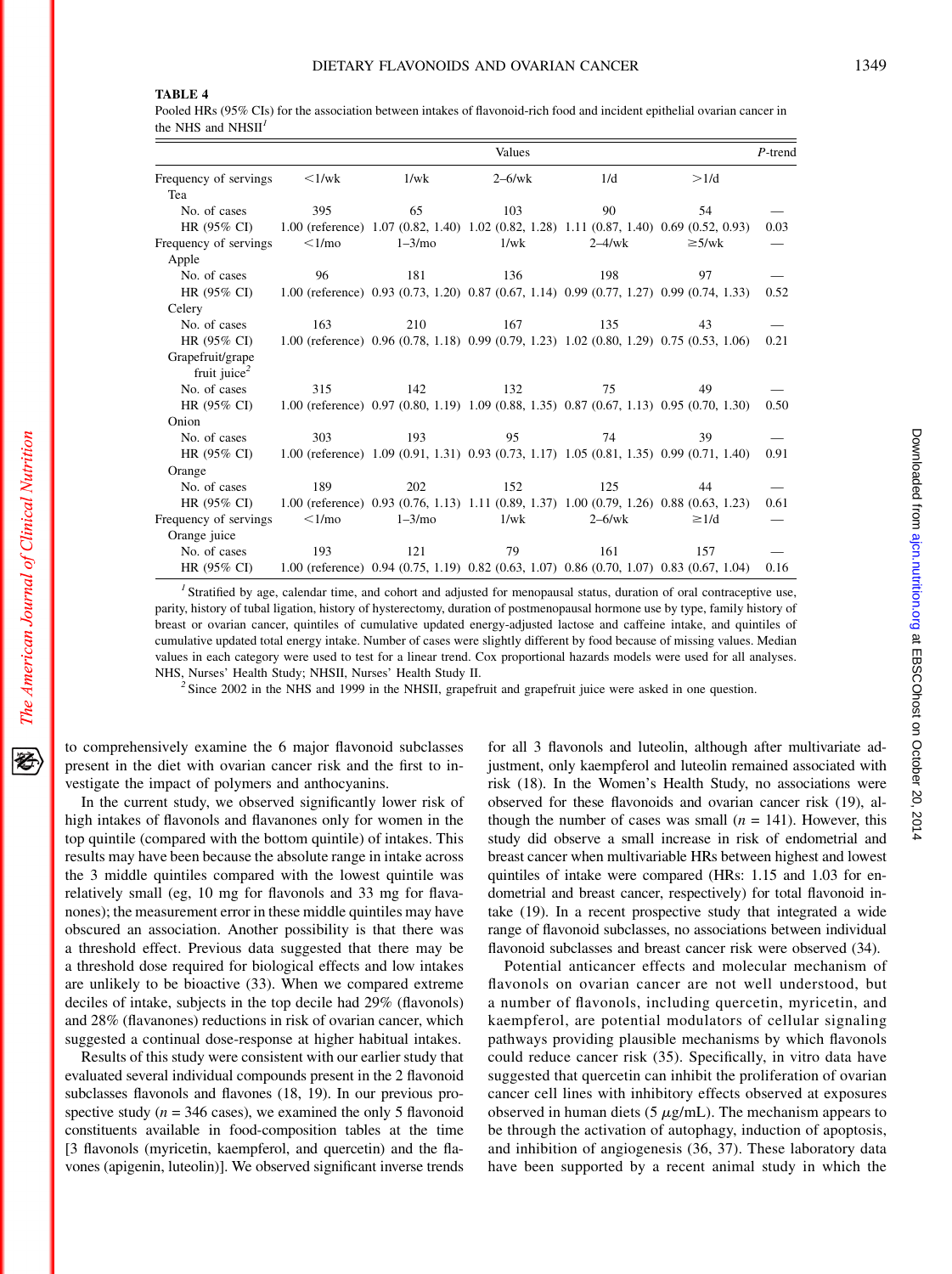intravenous administration of high doses of quercetin (60 mg/ kg) to athymic nude mice with xenograft ovarian tumors inhibited angiogenesis and apoptosis in vivo (36). Furthermore, kaempferol and the flavones (apigenin and luteolin) appeared to inhibit cell growth at the  $5-\mu$ mol/L amount in part via actions on vascular endothelial growth factor (38). Kaempferol at supraphysiologic doses also may exert a chemopreventive action through the blocking of phosphoinositide 3-kinase/protein kinase B signaling pathways and the subsequent suppression of activator protein-1 and nuclear transcription factor  $\kappa$ B, which are important transcription factors for neoplastic transformation (35).

For flavanones, with the comparison of extreme quintiles of intake, we observed 21% lower risk of ovarian cancer with higher flavonone intake (median intake: 75.8 mg/d). To our knowledge, this is the first population-based study to suggest a chemopreventive effect for flavanones on ovarian cancer risk. Although potential anticancer effects for several flavanones, including hesperetin (and its glycoside hesperidin) and naringenin, have been described, including effects on inhibiting cell growth via cell cycle arrest and p53-dependent apoptosis (39), the focus to date has been on other cancer sites than the ovary. Although some biological data support that certain flavan-3-ols can increase apoptosis in ovarian cancer cell lines (40), we did not observe an association with this subclass of flavonoids. Earlier versions of our FFQs in the NHS did not capture all foods that may be important sources of this specific flavonoid subclass, such as dark chocolate, which potentially introduced a measurement error.

Available literature from both a molecular and epidemiologic perspective has provided some evidence for a potential role for tea in ovarian cancer prevention (40–42). In our confirmatory food-based analysis of top sources of flavonoid subclasses, we showed significantly lower risk of ovarian cancer with increased intake of black tea. These data are in agreement with our earlier prospective study (18) and support the observed beneficial effects of black tea on ovarian cancer risk from other previous prospective studies (18, 43–46). In a recent meta-analysis (42), black tea consumption was inversely associated with risk (combined HR: 0.73; 95% CI: 0.57, 0.93) in the prospective cohort studies.

Subtypes of ovarian carcinomas have different molecular, pathologic, and clinical characteristics, which support the notion that this histologic diversity may constitute several distinctive entities rather than one single disease (47–49), and evidence has suggested that some ovarian cancer risk-factor associations can differ by histologic subtype (49). We observed a suggestively stronger inverse association between higher flavanone intake and risk of serous tumors. However, there was no association with nonserous tumors. Because serous tumors tend to have poorer outcomes, this outcome may have important implications for prevention. However, we did not observe differences in the association for rapidly fatal compared with less-aggressive tumors.

Strengths of our study included its prospective design, large sample size with long-term follow-up, histologic subtype characterization, repeated measures of dietary intake, comprehensive assessment of the range of flavonoid subclasses present in the habitual diet, and detailed data on ovarian cancer risk factors. Our study also had somelimitations. Although we adjusted for possible confounders that are strongly associated with risk of ovarian cancer, there was still the possibility of residual confounding from unmeasured factors. However, because of our detailed and updated adjustment for potential confounders, it was unlikely that these would have accounted fully for the observed results. Also, mean cumulative dietary flavonoid intakes were calculated from a database developed from recent USDA databases with additional input from other sources (24); however, flavonoid contents of foods can vary depending on growth and processing conditions. Despite this variation, these data allowed us to rank-order intakes and compare high with low intakes in large population groups. Correlations between the major dietary sources of flavonoids (tea, fruit, vegetables, and wine) and flavonoid intake have been determined for our FFQ (27, 28), and in a recent flavonoid biomarker study, similar correlations between the sum of 7 flavonoid biomarkers measured in 24-h urine samples were observed (0.43–0.66) (50).

In conclusion, our data suggest that specific bioactive compounds, including flavonols and flavanones, present in plant-based foods may be associated with lower risk of ovarian cancer. In particular, black tea intake was associated with lower risk, which is already commonly consumed in many countries. Additional prospective studies and mechanistic studies are requiredto confirm these findings and determine whether the effect of diet varies with different subtypes of ovarian cancer because of their different molecular, pathological, and clinical characteristics.

We thank the following state cancer registries for their help: Alabama, Arizona, Arkansas, California, Colorado, Connecticut, Delaware, Florida, Georgia, Idaho, Illinois, Indiana, Iowa, Kentucky, Louisiana, Maine, Maryland, Massachusetts, Michigan, Nebraska, New Hampshire, New Jersey, New York, North Carolina, North Dakota, Ohio, Oklahoma, Oregon, Pennsylvania, Rhode Island, South Carolina, Tennessee, Texas, Virginia, Washington, and Wyoming. In addition, this study was approved by the Connecticut Department of Public Health (DPH) Human Investigations Committee. Certain data used in this publication were obtained from the DPH.

The authors' responsibilities were as follows—AC and SST: were responsible for the concept and design of the study and interpreted data and drafted the manuscript; TH: conducted statistical analyses and prepared tables; AC and EBR: developed flavonoid databases; EBR and MSR: provided a critical review of the manuscript; and all authors: contributed to and agreed on the final version of the manuscript. AC and EBR have received funding from the USDA Blueberry Council to conduct a clinical trial. TH, MSR, and SST declared no conflicts of interest.

#### REFERENCES

- 1. Collaborative Group on Epidemiological Studies of Ovarian Cancer, Beral V, Gaitskell K, Hermon C, Moser K, Reeves G, Peto R. Ovarian cancer and smoking: individual participant meta-analysis including 28,114 women with ovarian cancer from 51 epidemiological studies. Lancet Oncol 2012;13:946–56.
- 2. Collaborative Group on Epidemiological Studies of Ovarian Cancer. Ovarian cancer and body size: individual participant meta-analysis including 25,157 women with ovarian cancer from 47 epidemiological studies. PLoS Med 2012;9:e1001200.
- 3. Armstrong B, Doll R. Environmental factors and cancer incidence and mortality in different countries with special reference to dietary practices. Int J Cancer 1975;15:617–31.
- 4. Rose DP, Boyar AP, Wynder EL. International comparisons of mortality rates for cancer of the breast, ovary, prostate, and colon, and per capita food consumption. Cancer 1986;58:2363–71.
- 5. Tominaga S, Kuroishi T. An ecological study on diet/nutrition and cancer in Japan. Int J Cancer 1997;suppl 10:2–6.
- 6. Negri E, La Vecchia C, Franceschi S, D'Avanzo B, Parazzini F. Vegetable and fruit consumption and cancer risk. Int J Cancer 1991;48: 350–4.
- 7. Bosetti C, Negri E, Franceschi S, Pelucchi C, Talamini R, Montella M, Conti E, La Vecchia C. Diet and ovarian cancer risk: a case-control study in Italy. Int J Cancer 2001;93:911–5.
- 8. McCann SE, Moysich KB, Mettlin C. Intakes of selected nutrients and food groups and risk of ovarian cancer. Nutr Cancer 2001;39:19–28.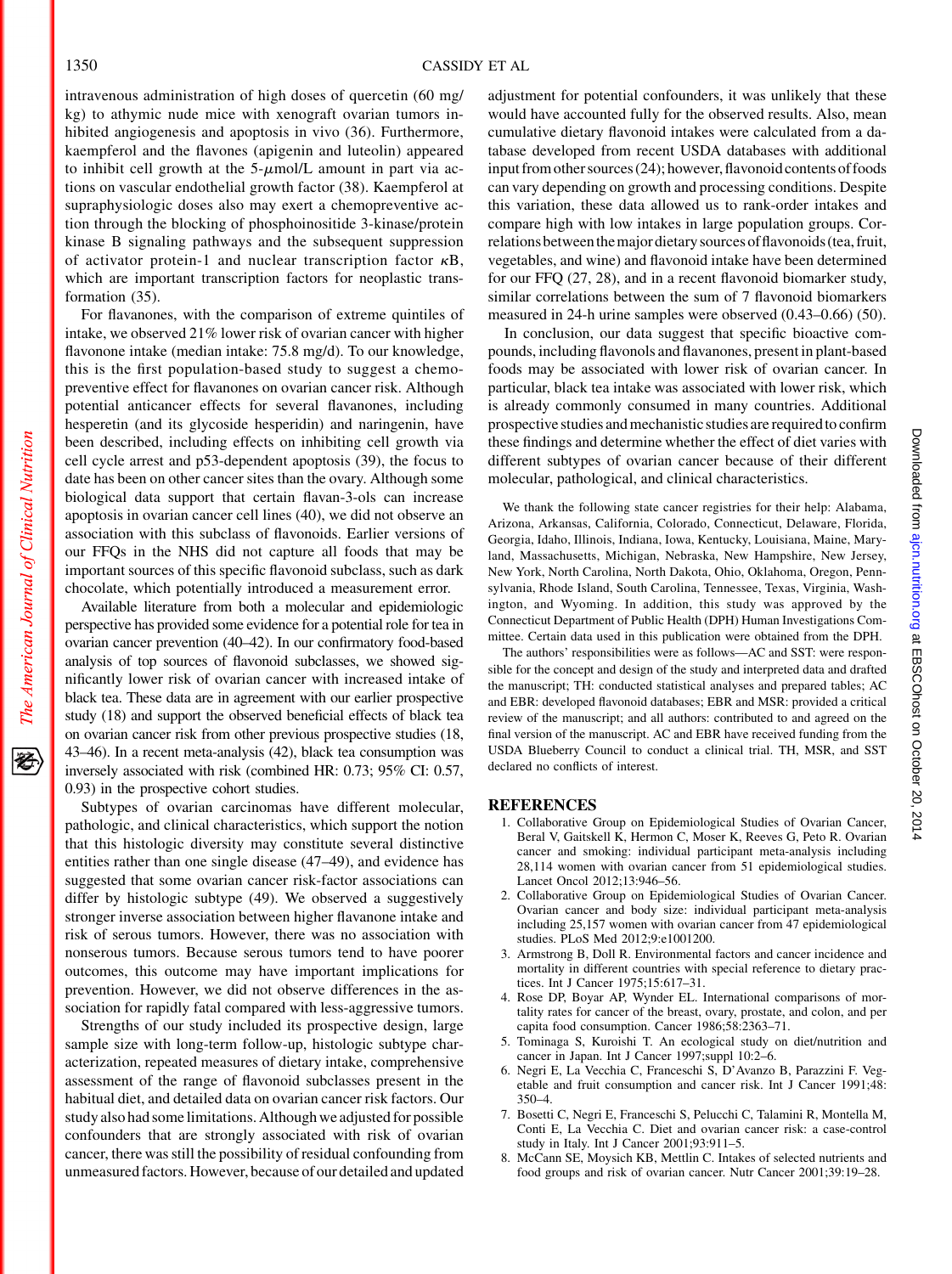- 9. McCann SE, Freudenheim JL, Marshall JR, Graham S. Risk of human ovarian cancer is related to dietary intake of selected nutrients, phytochemicals and food groups. J Nutr 2003;133:1937–42.
- 10. Zhang M, Yang ZY, Binns CW, Lee AH. Diet and ovarian cancer risk: a case-control study in China. Br J Cancer 2002;86:712–7.
- 11. Schulz M, Lahmann PH, Boeing H, Hoffmann K, Allen N, Key TJ, Bingham S, Wirfalt E, Berglund G, Lundin E, et al. Fruit and vegetable consumption and risk of epithelial ovarian cancer: the European Prospective Investigation into cancer and nutrition. Cancer Epidemiol Biomarkers Prev 2005;14:2531–5.
- 12. Neergheen VS, Bahorun T, Taylor EW, Jen LS, Aruoma OI. Targeting specific cell signaling transduction pathways by dietary and medicinal phytochemicals in cancer chemoprevention. Toxicology 2010;278: 229–41.
- 13. Lee KW, Bode AM, Dong Z. Molecular targets of phytochemicals for cancer prevention. Nat Rev Cancer 2011;11:211–8.
- 14. Vanden Berghe W. Epigenetic impact of dietary polyphenols in cancer chemoprevention: lifelong remodeling of our epigenomes. Pharmacol Res 2012;65:565–76.
- 15. Rossi M, Negri E, Lagiou P, Talamini R, Dal Maso L, Montella M, Franceschi S, La Vecchia C. Flavonoids and ovarian cancer risk: a case-control study in Italy. Int J Cancer 2008;123:895–8.
- 16. Rossi M, Bosetti C, Negri E, Lagiou P, La Vecchia C. Flavonoids, proanthocyanidins and cancer risk: a network of case-control studies from Italy. Nutr Cancer 2010;62:871–7.
- 17. Gates MA, Vitonis AF, Tworoger SS, Rosner B, Titus-Ernstoff L, Hankinson SE, Cramer DW. Flavonoid intake and ovarian cancer risk in a population-based case-control study. Int J Cancer 2009;124:1918–  $25$
- 18. Gates MA, Tworoger SS, Hecht JL, De Vivo I, Rosner B, Hankinson SE. A prospective study of dietary flavonoid intake and incidence of epithelial ovarian cancer. Int J Cancer 2007;121:2225–32.
- 19. Wang L, Lee IM, Zhang SM, Blumberg JB, Buring JE, Sesso HD. Dietary intake of selected flavonols, flavones, and flavonoid-rich foods and risk of cancer in middle-aged and older women. Am J Clin Nutr 2009;89:905–12.
- 20. Colditz GA, Manson JE, Hankinson SE. The Nurses' Health Study: 20 year contribution to the understanding of health among women. J Womens Health 1997;6:49–62.
- 21. Willett W. Nutritional epidemiology. 2nd ed. New York, NY: Oxford University Press, 1998.
- 22. Rich-Edwards JW, Corsano KA, Stampfer MJ. Test of the National Death Index and Equifax Nationwide Death Search. Am J Epidemiol 1994;140:1016–9.
- 23. Stampfer MJ, Willett WC, Speizer FE, Dysert DC, Lipnick R, Rosner B, Hennekens CH. Test of the National Death Index. Am J Epidemiol 1984;119:837–9.
- 24. Cassidy A, O'Reilly EJ, Kay C, Sampson L, Franz M, Forman JP, Curham G, Rimm E. Habitual intake of flavonoid subclasses and incident hypertension in adults. Am J Clin Nutr 2011;93:338–47.
- 25. Bhagwat S, Gebhardt S, Haytowitz D, Holden J, Harnly J. USDA database for the flavonoid content of selected foods: release 2.1. Washington, DC: US Department of Agriculture, 2007.
- 26. Center BHNR. USDA database for the proanthocyanidin content of selected foods. Washington, DC: US Department of Agriculture, 2004.
- 27. Salvini S, Hunter DJ, Sampson L, Stampfer MJ, Colditz GA, Rosner B, Willett WC. Food-based validation of a dietary questionnaire: the effects of week-to-week variation in food consumption. Int J Epidemiol 1989;18:858–67.
- 28. Feskanich D, Rimm EB, Giovannucci EL, Colditz GA, Stampfer MJ, Litin LB, Willett WC. Reproducibility and validity of food intake measurements from a semiquantitative food frequency questionnaire. J Am Diet Assoc 1993;93:790–6.
- 29. Hu FB, Stampfer MJ, Rimm E, Ascherio A, Rosner B, Spiegelman D, Willett WC. Dietary fat and coronary heart disease: a comparison of approaches for adjusting for total energy intake and modeling repeated dietary measurements. Am J Epidemiol 1999;149:531–40.
- 30. DerSimonian R, Laird N. Meta-analysis in clinical trials. Control Clin Trials 1986;7:177–88.
- 31. Poole EM, Merritt MA, Jordan SJ, Yang HP, Hankinson SE, Park Y, Rosner B, Webb PM, Cramer DW, Wentzensen N, et al. Hormonal and reproductive risk factors for epithelial ovarian cancer by tumor aggressiveness. Cancer Epidemiol Biomarkers Prev 2013;22:429–37.
- 32. Kurian AW, Balise RR, McGuire V, Whittemore AS. Histologic types of epithelial ovarian cancer: have they different risk factors? Gynecol Oncol 2005;96:520–30.
- 33. Hooper L, Kay C, Abdelhamid A, Kroon PA, Cohn JS, Rimm E, Cassidy A. Effects of chocolate, cocoa, and flavan-3-ols on cardiovascular health: a systematic review and meta-analysis of randomized trials. Am J Clin Nutr 2012;95:740–51.
- 34. Zamora-Ros R1, Ferrari P, González CA, Tjønneland A, Olsen A, Bredsdorff L, Overvad K, Touillaud M, Perquier F, Fagherazzi G, et al. Dietary flavonoid and lignan intake and breast cancer risk according to menopause and hormone receptor status in the European Prospective Investigation into Cancer and Nutrition (EPIC) Study. Breast Cancer Res Treat 2013;139:163–76.
- 35. Lee KM, Lee DE, Seo SK, Hwang MK, Heo YS, Lee KW, Lee HJ. Phosphatidylinositol 3-kinase, a novel target molecule for the inhibitory effects of kaempferol on neoplastic cell transformation. Carcinogenesis 2010;31:1338–43.
- 36. Gao X, Wang B, Wei X, Men K, Zheng F, Zhou Y, Zheng Y, Gou M, Huang M. Guo Get al. Anticancer effect and mechanism of polymer micelle-encapsulated quercetin on ovarian cancer. Nanoscale. 2012;4: 7021–30.
- 37. De A, Papasian C, Hentges S, Banerjee S, Haque I, Banerjee SK. Emblica officinalis extract induces autophagy and inhibits human ovarian cancer cell proliferation, angiogenesis, growth of mouse xenograft tumors. PLoS ONE 2013;8:e72748.
- 38. Luo H, Jiang BH, King SM, Chen YC. Inhibition of cell growth and VEGF expression in ovarian cancer cells by flavonoids. Nutr Cancer 2008;60:800–9.
- 39. Meiyanto E, Hermawan A. Anindyajati. Natural products for cancertargeted therapy: citrus flavonoids as potent chemopreventive agents. Asian Pac J Cancer Prev 2012;13:427–36.
- 40. Trudel D, Labbe DP, Bairati I, Fradet V, Bazinet L, Tetu B. Green tea for ovarian cancer prevention and treatment: a systematic review of the in vitro, in vivo and epidemiological studies. Gynecol Oncol 2012;126:491–8.
- 41. Johnson R, Bryant S, Huntley AL. Green tea and green tea catechin extracts: an overview of the clinical evidence. Maturitas 2012;73:280–7.
- 42. Butler LM, Wu AH. Green and black tea in relation to gynecologic cancers. Mol Nutr Food Res 2011;55:931–40.
- 43. Larsson SC, Wolk A. Tea consumption and ovarian cancer risk in a population-based cohort. Arch Intern Med 2005;165:2683–6.
- 44. Zheng W, Doyle TJ, Kushi LH, Sellers TA, Hong CP, Folsom AR. Tea consumption and cancer incidence in a prospective cohort study of postmenopausal women. Am J Epidemiol 1996;144:175–82.
- 45. Silvera SA, Jain M, Howe GR, Miller AB, Rohan TE. Intake of coffee and tea and risk of ovarian cancer: a prospective cohort study. Nutr Cancer 2007;58:22–7.
- 46. Steevens J, Schouten LJ, Verhage BA, Goldbohm RA, van den Brandt PA. Tea and coffee drinking and ovarian cancer risk: results from the Netherlands Cohort Study and a meta-analysis. Br J Cancer 2007;97: 1291–4.
- 47. Köbel M, Kalloger SE, Boyd N, McKinney S, Mehl E, Palmer C, Leung S, Bowen NJ, Ionescu DN. Rajput Aet al. Ovarian carcinoma subtypes are different diseases: implications for biomarker studies. PLoS Med 2008;5:e232.
- 48. Gómez-Raposo C, Mendiola M, Barriuso J, Hardisson D, Redondo A. Molecular characterization of ovarian cancer by gene-expression profiling. Gynecol Oncol 2010;118:88–92.
- 49. Yang HP, Trabert B, Murphy MA, Sherman ME, Sampson JN, Brinton LA, Hartge P, Hollenbeck A, Park Y, Wentzensen N. Ovarian cancer risk factors by histologic subtypes in the NIH-AARP Diet and Health Study. Int J Cancer 2012;131:938–48.
- 50. Krogholm KS, Bysted A, Brantsaeter AL, Jakobsen J, Rasmussen SE, Kristoffersen L, Toft U. Evaluation of flavonoids and enterolactone in overnight urine as intake biomarkers of fruits, vegetables and beverages in the Inter99 cohort study using the method of triads. Br J Nutr 2012; 108:1904–12.